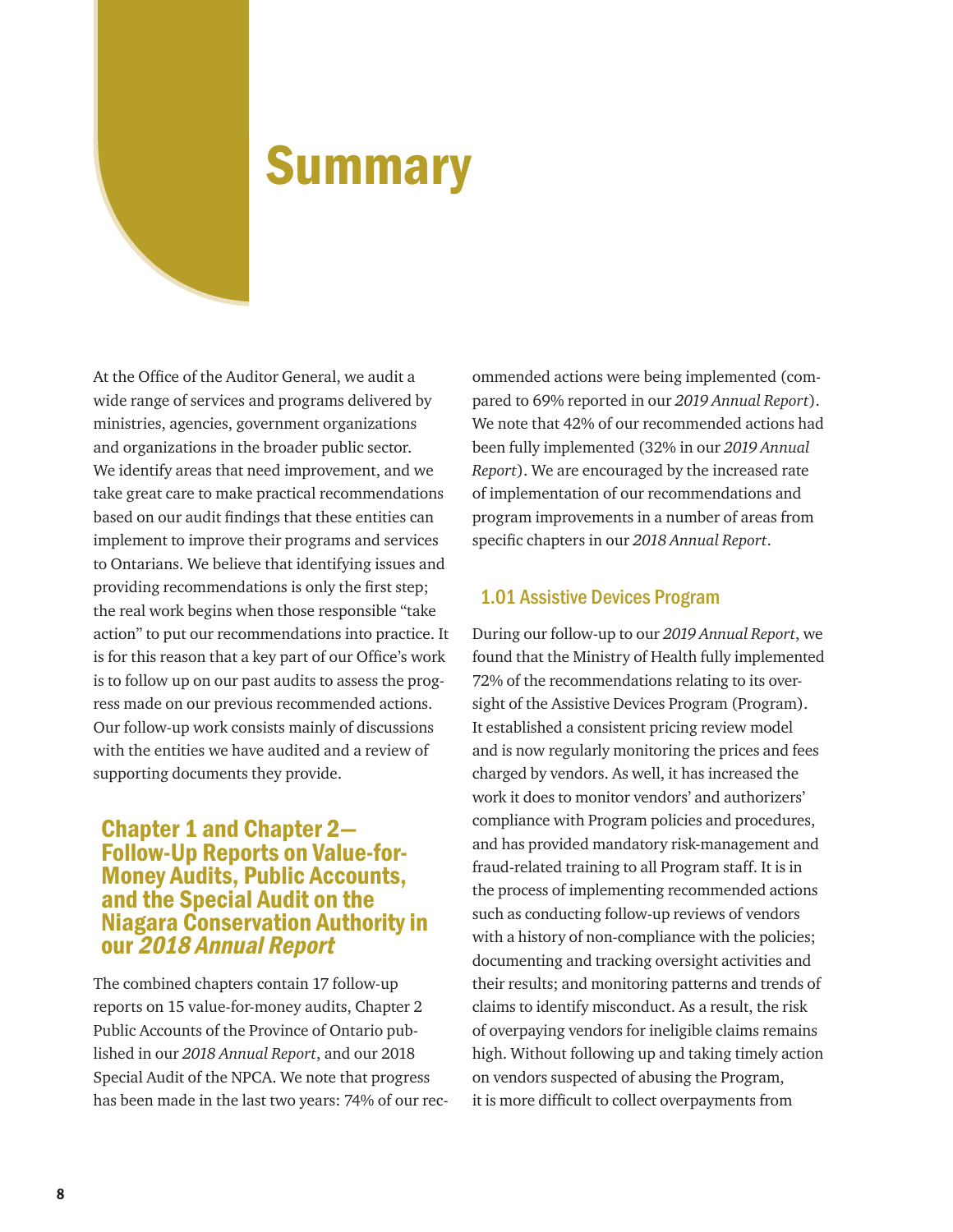vendors. Our 2018 audit found that the Ministry not only consistently continued to overpay vendors for ineligible claims, but also conducted no regular follow-up reviews of vendors known to have submitted ineligible claims in the past. For example, one such vendor repaid about \$250,000 in 2015/16, but there had been no follow-up since on this vendor, who continued to submit claims and received a total of about \$5.8 million in 2016/17 and 2017/18.

### 1.02 Darlington Nuclear Generating Station Refurbishment Project

During our follow-up to our *2018 Annual Report*, Ontario Power Generation (OPG) informed us that while the impact of COVID-19 has caused it to move the completion date of the Darlington Nuclear Generating Station Project (Project) from February 2026 to October 2026, the Project is still expected to be completed on budget. At the time of our follow-up, 11% of our recommended actions were fully implemented and 89% in the process of being implemented. Our follow-up found that OPG has regularly assessed lessons learned from completed Project work and applied those to the remaining work on the Project. For example, OPG and its contractors collaborated in over 50 meetings in 2019 to identify and document lessons learned from previous Project work, and incorporate actions to address these lessons into the planning work for subsequent units. This process has generated over 3,900 individual lessons learned, resulting in over 1,160 actions to be taken. As of June 2020, almost 850 of these actions had been completed. However, OPG has not fully explored the opportunity for further cost reductions on the Project. For example, our audit found that OPG estimated spending almost \$50 million more on Project oversight and support than it initially estimated (including costs associated with providing additional support to contractors), but it did not consider these additional incurred costs when paying profit to the contractors. In our follow-up, we found that while OPG has tracked the cost associated with the sup-

port it provided to the contractors, it still has not reduced the amount of profit it pays to contractors for Project work.

#### 1.03 Health Quality Ontario

In our 2018 audit, we noted that Health Quality Ontario had difficulty assessing and demonstrating its impact on the quality of health care in Ontario. This was largely because its recommendations and advice were not required to be implemented by the Ministry or Local Health Integration Networks, the two parties that provided funding to and have accountability agreements with health-care providers. Our 2020 follow-up found that HQO has fully implemented 14% of our recommended actions. Specifically, we found that HQO had made little progress on measuring and publicly reporting on the rate of implementation/adoption of its clinical care standards and on the impact its activities are having on the quality of health care in the province. In addition, HQO had done little to establish ideal ranges for performance targets to be set by healthcare providers in their quality improvement plans and to assess the potential benefits of enforcing the use of clinical care standards through the Local Health Integration Networks. The Ministry also had made little progress in clarifying the respective roles and responsibilities of the key parties in the health-care system with respect to requiring the adoption of recommendations made by Health Quality Ontario and the use of quality improvement tools made available by Health Quality Ontario to health-care providers. The Ministry of Health and Health Quality Ontario both informed us that the merger of multiple entities with Ontario Health, including the move of Health Quality Ontario and Local Health Integrated Networks into Ontario Health, has had an impact on the timing and implementation of some of our recommendations.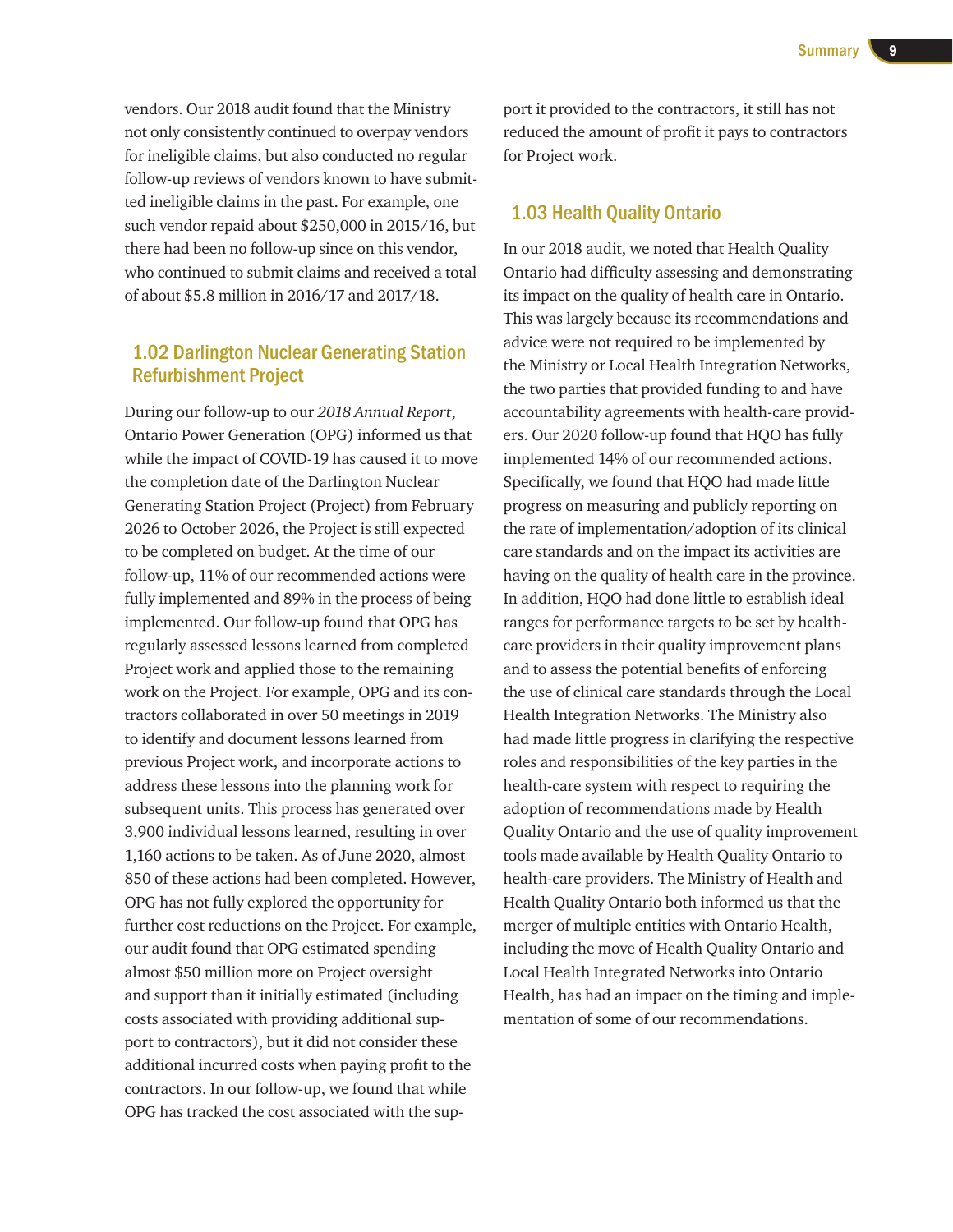### 1.04 Interprovincial and International Health Services

During our follow-up to our 2018 audit of Interprovincial and International Health Services, the Ministry of Health (Ministry) informed us that it had worked with other provinces and territories to update the categories and rates for out-patient services for 2020/21. We found that the Ministry has fully implemented 52% of our recommended actions. Our 2018 audit found that Ontario hospitals did not always fully recover the costs of providing out-patient services to patients from the rest of Canada. Hospital out-patient reimbursement rates were common across Canada regardless of the actual costs incurred by each hospital. The 13 categories of out-patient services had undergone minimal changes since they were developed in the 1980s, and multiple services were grouped in more general categories. For example, hospitals were reimbursed \$359 per visit for services provided under a single category called "standard out-patient visits" but the category incorporates services with a wide range of costs, from relatively low-cost services like fixing a dislocated limb at an average cost of \$154 per visit, to a high-cost service such as peritoneal dialysis for patients with kidney disorders at an average cost of \$3,276 per visit. The Ministry acted on our recommendation and indicated that work was under way to introduce new categories and rates for out-patient services starting in 2021/22, so that Ontario hospitals can be more fairly reimbursed for the health services they provide to out-of-province patients.

One of our recommendations focused on the need for the Ministry to obtain complete information on international patients' use of the Ontario hospital system. The Ministry indicated that the related actions would not be implemented. The Ministry decided that it would continue to obtain limited information about those hospitals that provide health services to international patients for charitable and humanitarian care.

#### 1.05 Legal Aid Ontario

One of our key recommendations for Legal Aid Ontario was that it should, together with the Ministry of the Attorney General (Ministry), work with the federal government and the Minister of Justice Canada to obtain a more predictable and sufficient proportion of federal funding to address the significant increase in refugee and immigration cases, and associated costs. These costs contributed to the \$40 million in deficits incurred by Legal Aid Ontario from 2015/16 to 2016/17. Although the implementation of this recommendation was under way for March 2022, we have already seen significant change since our 2018 audit. Since our audit, immigration and refugee legal aid in Ontario is solely funded by the federal government. For 2019/20, the Ministry and Legal Aid Ontario were able to obtain an additional \$25.7 million funding from the federal government for immigration and refugee cases in Ontario. This additional funding brought total federal funding for immigration and refugee legal aid in Ontario to \$40.9 million—almost double the amount in 2016/17 of \$23.6 million. For 2020/21, Legal Aid Ontario had again requested additional funding from the federal government for immigration and refugee cases. In August 2020, the federal government confirmed that it intends to provide an additional contribution up to \$26.8 million for six provinces that have immigration and refugee programs, subject to Parliamentary and Treasury Board of Canada approval. This additional funding, if approved, will bring the total federal contribution for immigration and refugee legal aid for Ontario up to \$36 million in 2020/21. Overall, we found the Ministry and Legal Aid fully implemented 32% of our recommended actions.

#### 1.06 Metrolinx—Go Station Selection

During our follow-up to our *2018 Annual Report*, we found that Metrolinx and the Ministry of Transportation (Ministry) had committed to greater transparency and clear accountability when decisions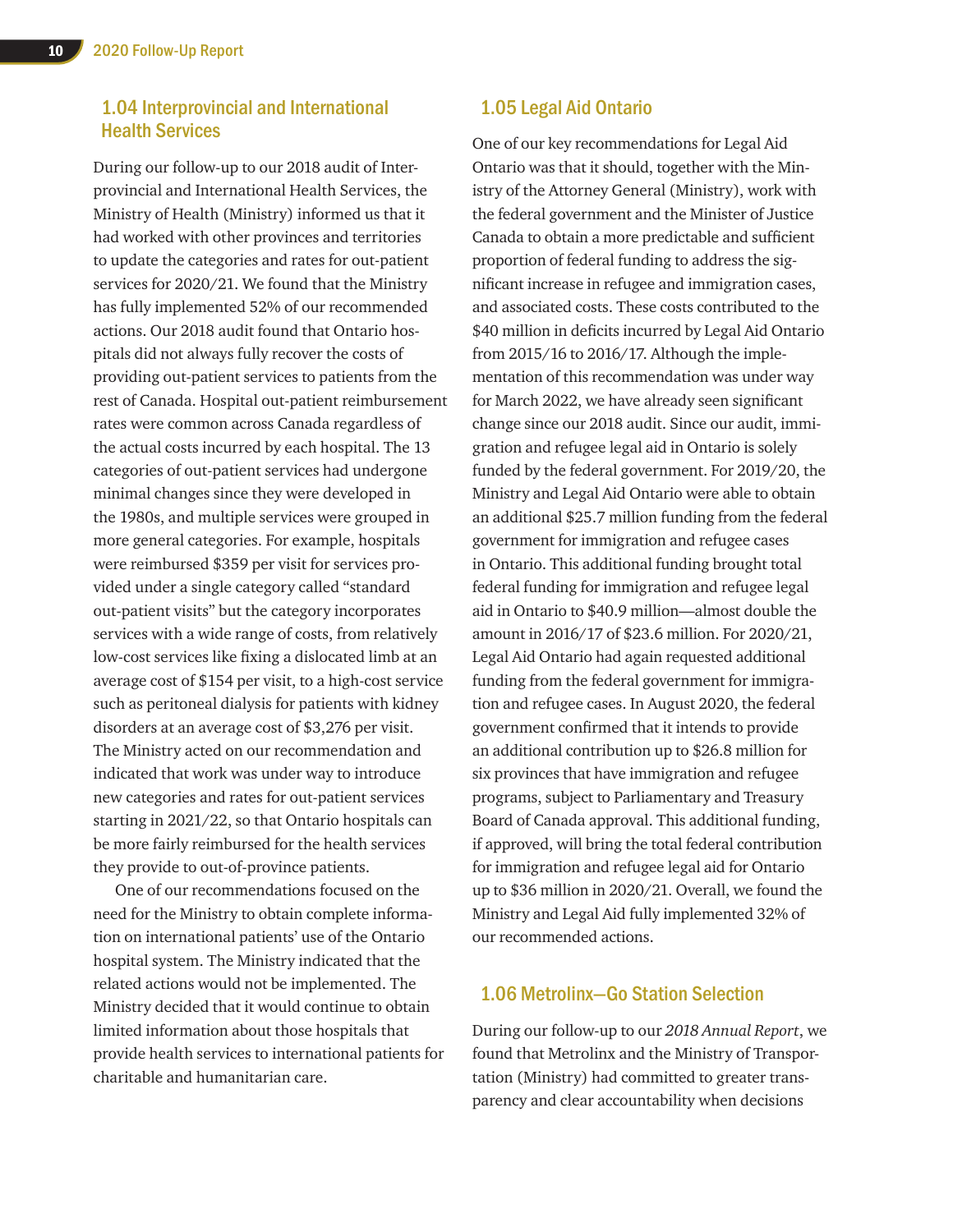are made for political reasons through ministerial direction letters, and had fully implemented 100% of our recommendations. For example, based on our recommendation, Metrolinx implemented a policy that requires its staff to obtain written direction from the Ministry when the province's objectives are not in alignment with Metrolinx's business cases, plans and decisions. Also, Metrolinx established a clearer framework for how criteria used in business cases are established, changed and approved, which provides for more transparency and accountability for transit decisions in the Greater Toronto and Hamilton Area.

## 1.07 Metrolinx—LRT Construction and Infrastructure Planning

During our follow-up to our *2018 Annual Report*, we found that Metrolinx had fully implemented 44% of our recommended actions. For example, Metrolinx had improved its new business case process, which is used to evaluate transit projects, and now requires progressively detailed business cases be prepared and approved for each project prior to it proceeding to the next stage of project development and receiving related investment. We also noted that, although we recommended that Metrolinx evaluate all future claims and pay for costs that have been found to be its responsibility, Metrolinx was again engaged in negotiating a second significant financial settlement agreement, with few changes in its process to document the validity of allegations and evidence to demonstrate the value of the claims made by the consortium and to inform Metrolinx in its negotiations. No settlement had been finalized at the time of our follow-up.

#### 1.08 MRI and CT Scanning Services

Our follow-up to our *2018 Annual Report* found that the Ministry of Health (Ministry) had not taken the actions needed to improve wait times for MRI and CT scanning services in Ontario. It has not yet analyzed and identified the reasons why wait times

vary significantly among Local Health Integration Networks (LHINs) in order to take necessary action, based on this work, to reduce the wait-time inequities across the province for MRI and CT scanning services. We found that only 4% of recommended actions were fully implemented. Our follow-up also found that the disparity for non-urgent scans continued to be significant in 2019/20. The 90th percentile wait time in 2019/20 for a non-urgent MRI ranged from 78 days in the Central East LHIN to 169 days in the Central West LHIN. The 90th percentile wait time for a non-urgent CT scan for the same year ranged from 27 days in the Central East LHIN to 135 days in the North East LHIN. We also found that, overall, wait times for both MRI and CT scans in 2019/20 had not improved since 2017/18. In 2019/20, 67% (slightly worse than 65% in 2017/18) of MRI patients and 43% (worse than 33% in 2017/18) of CT patients had long waits for their scans. These wait times were longer than the Ministry's targets for semi-urgent and non-urgent priority patients. As a result, Ontario patients continue to experience inequitable wait times depending on where they live. Most importantly, the long wait times for patients' MRI and CT scans delayed the diagnosis and treatment of these patients, and could have resulted in deterioration of the conditions of some of the patients.

### 1.09 Office of the Public Guardian and Trustee

The Office of the Public Guardian and Trustee (Public Guardian) was well on the way to implementing 100% of our recommendations, with 43% fully implemented and 57% in the process of being implemented. During our follow-up on our 2018 audit, the Public Guardian informed us that it was in the process of implementing our recommendation to develop criteria to determine when a community capacity assessor should be referred to a relevant regulatory college and/or removed from the roster of assessors. Capacity assessors are professionals, such as social workers and occupational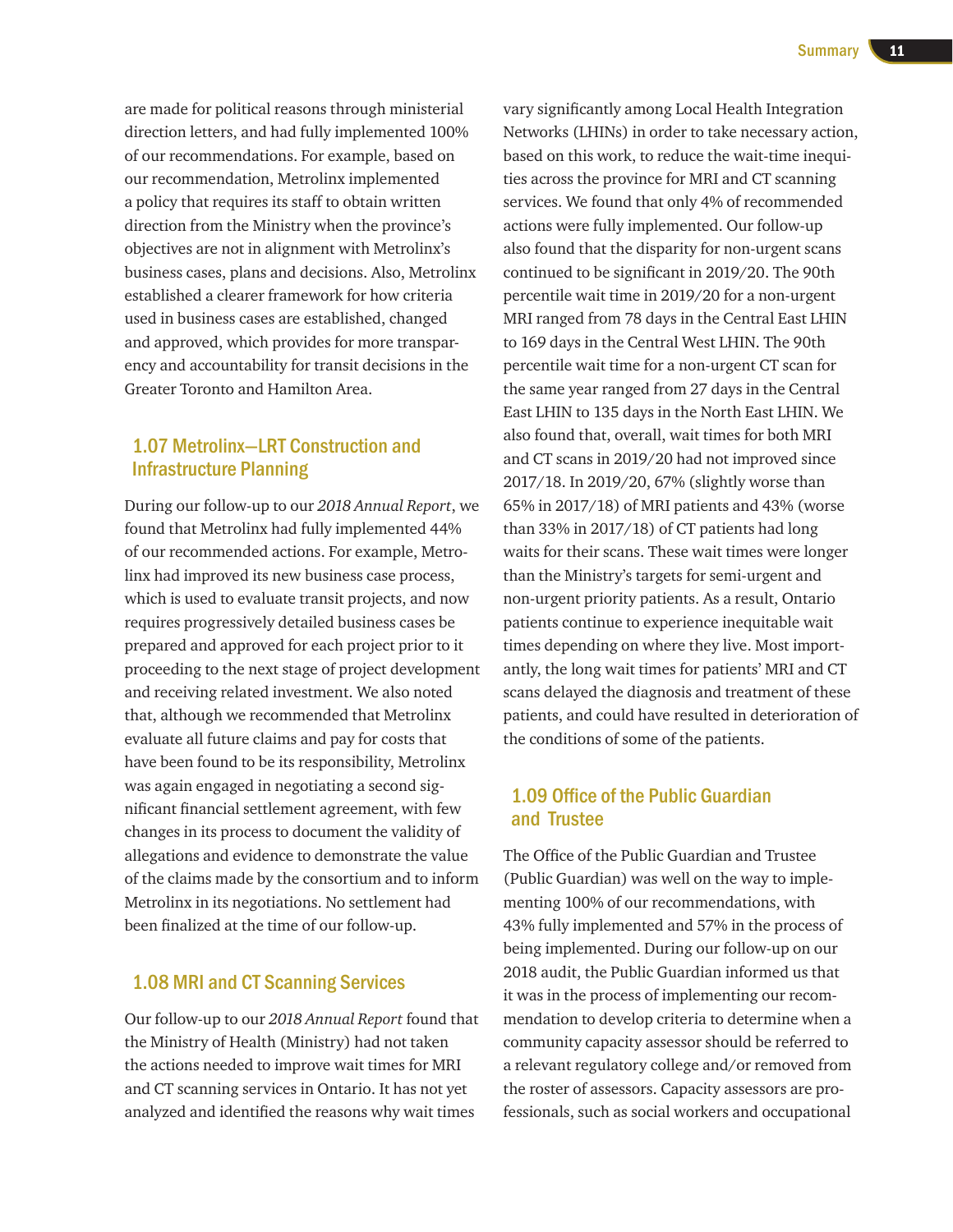therapists, who work in the community and evaluate whether an individual is mentally incapable of making personal and financial decisions to qualify as a client of the Public Guardian. They are trained and qualified by the Capacity Assessment Office (Office), which reports to the Public Guardian and Trustee. We found that external reviews identified significant quality concerns with these assessors' work. However, the Office had never removed a non-performing capacity assessor from the roster it maintained. Further, the Office had never filed a complaint with any assessor's regulatory college. If this recommendation is fully implemented, there will be greater assurance that the Public Guardian takes control of the assets of only those individuals who ultimately require its property guardianship services. In turn, the Public Guardian will be in a better position to improve its services to the public and achieve its mandate.

#### 1.10 Ontario Student Assistance Program

The Ministry introduced major program changes to the Ontario Student Assistance Program (OSAP) in the 2017/18 academic year, which started August 1, 2017. In our 2018 audit, we reported that the Ministry did not track whether the changes to OSAP led to improved access to post-secondary education for underrepresented groups. The Ministry did not know the income levels and other demographic factors of students who had not applied for OSAP. As a result, it did not know if the composition of students enrolled in school had changed and, in turn, if more underrepresented people were enrolled in post-secondary education than in the past. At the time of our follow-up, we found that the Ministry had made little progress on our recommended action to determine whether there has been an increase in the enrolment of students in post-secondary institutions from underrepresented groups. Our follow-up found the Ministry had made little progress in analyzing complaints data on the program and in performing timely follow-up inspections with public institutions. The

Ministry had also not put formal agreements in place with Financial Aid Offices at public institutions requiring compliance with Ministry policies and guidelines. The Ministry had also made little progress in working with the federal government to have the National Student Loans Service Centre initiate collection of defaulted student loans sooner or in revising the cost-sharing program with private institutions for defaulted loans. Our follow-up found that that 41% of our recommended actions had been fully implemented, and 18% were in the process of being implemented. Little progress had been made to date in implementing about 37% of our recommended actions.

#### 1.11 Ontario Works

During our follow-up to our *2018 Annual Report*, we found that the Ministry of Children, Community and Social Services (Ministry) and the four service managers we visited during our audit had made some progress toward implementing our recommendations. For example, all four service managers were in the process of addressing our recommendation to ensure that they waive the requirement for Ontario Works recipients to participate in employment support activities in eligible circumstances only when supported by the necessary documentation. In addition, all four service managers had made progress or fully implemented our recommendation to complete eligibility verification reviews assigned by the Ministry on a timely basis. However, we found that the Ministry and service managers had made little progress in addressing the majority (71%) of our recommendations, including those aimed at ensuring that only eligible recipients receive Ontario Works financial assistance and that recipients progress toward obtaining employment.

### 1.12 School Boards—IT Systems and Technology in the Classroom

During our follow-up to our *2018 Annual Report*, we noted that the Ministry of Education and school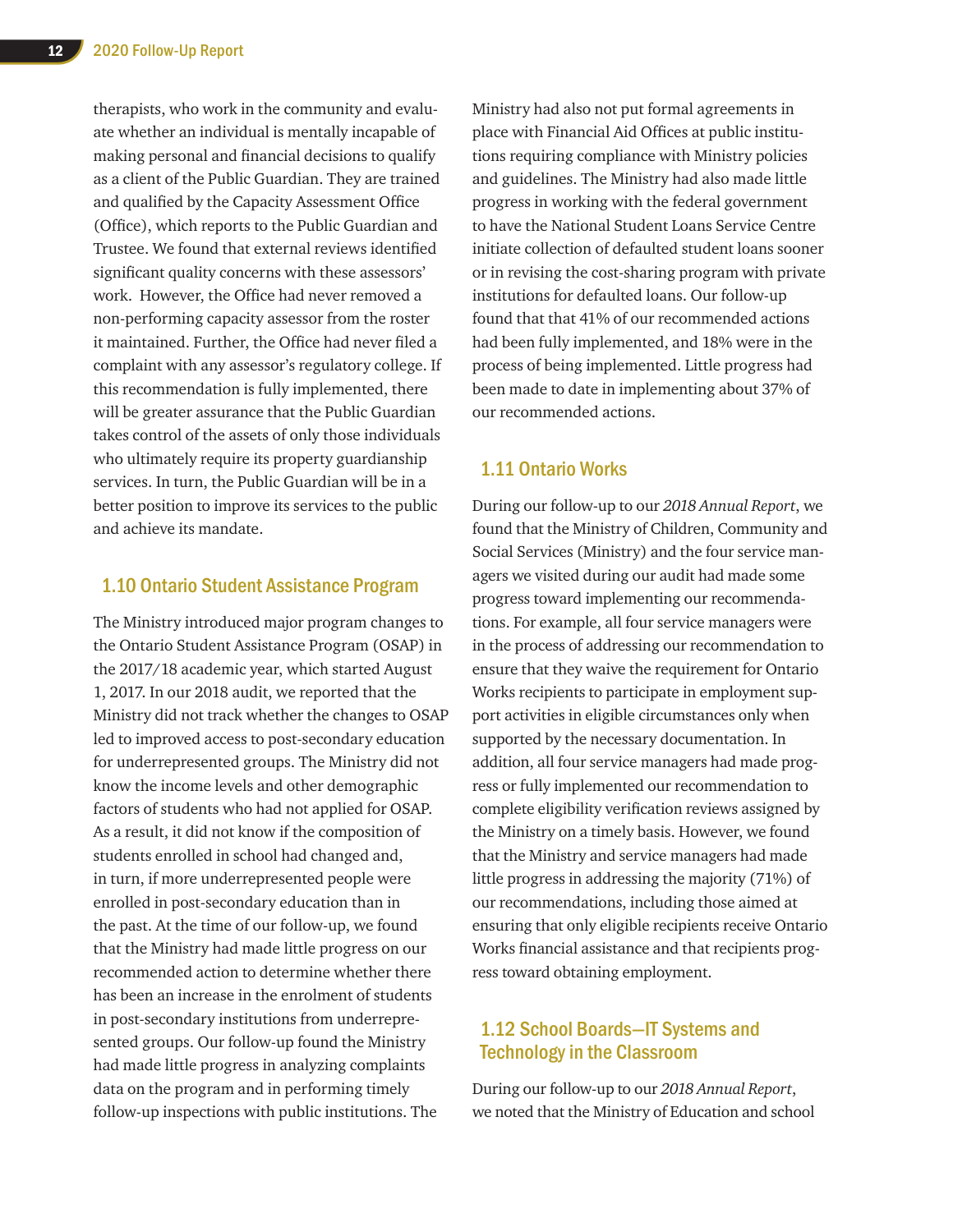boards had fully implemented our recommendations at a rate of 39%, and were in the process of implementing our recommendations at a rate of 44%. Thus, they were acting on a majority of our recommendations. For example, school boards have provided devices to households in need to ensure their students could continue to learn during the COVID-19 school closures, and the Ministry launched an online website (**[ontario.ca/page/learn-at-home](http://ontario.ca/page/learn-at-home)**) to help students continue learning remotely.

#### 11.13 Technical Standards and Safety Authority

The Technical Standards and Safety Authority (TSSA) and the Ministry of Government and Consumer Services (Ministry) had taken steps to increase public safety by implementing 67% of our recommendations. For example, in our 2018 audit, we found that although propane companies had been submitting Risk and Safety Plans to the TSSA, the TSSA was not using this information to determine the location of the highest-risk propane facilities and establish a risk-based inspection approach. We noted in our follow-up that the TSSA was now using this information to assign a risk score for each propane facility. It will use this score to develop a risk-based schedule that it will be following for its inspections of large bulk propane storage and filling plants and refill centres in the 2020/21 fiscal year. Also, the TSSA developed an action plan in November 2019 that outlines the specific steps the Ministry and the TSSA plan to take with oil distributors and tank owners to improve the safety of oil tanks.

## 1.14 Use of Consultants and Senior Advisors in Government

In our 2018 audit, we noted that using consultants could be costly, as they were generally paid more than full-time staff. However, they could be cost-effective when engaged for short periods or when they provide specialized services or expertise, since hiring them saves ministries from having

to hire new permanent full-time staff. An annual workforce-planning process would allow ministries to consider staffing needs based on forthcoming or longer-term priorities and available resources within the ministries to help reduce reliance on consultants. The province's procurement directive does not specifically require ministries to undertake such planning on an annual basis to support decision-making with respect to the procurement of consultants, and none of the ministries that we reviewed did this in 2018. This prompted us to recommend that the Treasury Board Secretariat, in collaboration with the Ministry of Government and Consumer Services, require ministries to undertake an annual workforce-planning process to consider ministry-wide staffing needs based on forthcoming and longer-term priorities and available resources, to ensure that consultants are hired only when needed, and in a cost-effective manner. Instructions for the 2021/22 multi-year planning process now request that the annual workforce plans, which ministries have to submit in November 2020, include specific reference to the use of consultants. Our 2020 follow-up found that 76% of our recommended actions had been fully implemented, and 24% were in the process of being implemented.

#### 1.15 Waterfront Toronto

In our 2018 audit, we noted that successful oversight requires that the overseer has the authority to ensure the job is done right. However, Waterfront Toronto was never given this authority, and as a result, the development of Toronto's waterfront lands had largely continued to be driven by historical practices, the existing bylaws, and other regulations governing commercial and residential development. Another key responsibility of an effective overseer is to watch over all work being done to ensure it is done right, cost-effectively and on time. Waterfront Toronto never established all of the necessary processes to do this. This may have been partly because it never had any real authority to stop projects it believed were not consistent with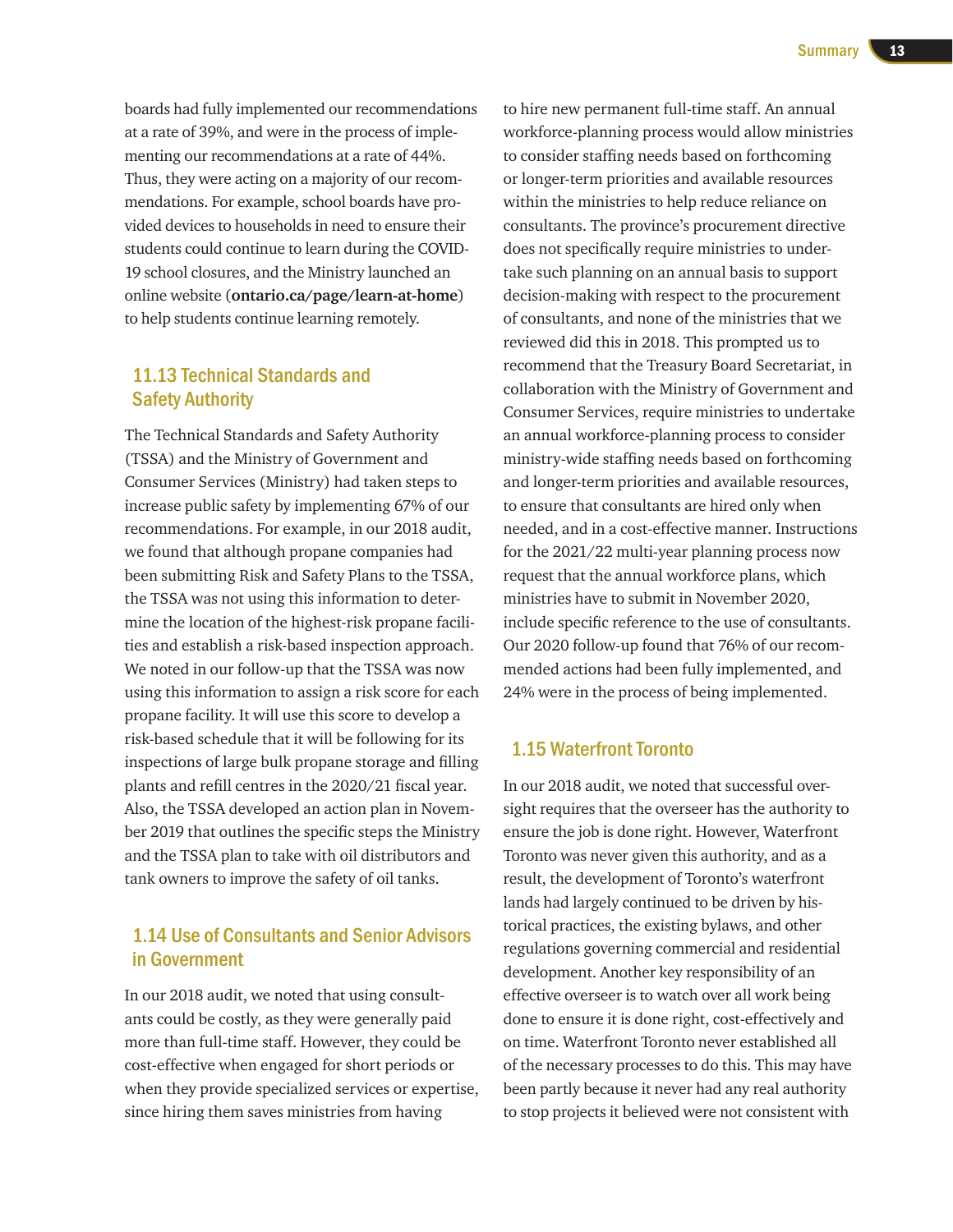its vision of a world-class transformation of Toronto's waterfront. This prompted us to recommend that the Ministry of Infrastructure, in consultation with partner governments, conduct a review of Waterfront Toronto's mandate, focusing on defining clearly the role and authority it would need to have for it to revitalize the waterfront for the remainder of its legislated term; and clarify the roles and responsibilities of existing organizations that may have overlapping mandates or interest in the revitalization of Toronto's waterfront. At the time of our follow-up, the three levels of government had begun a strategic review of Waterfront Toronto's mandate, current and future initiatives, governance framework and financial outlook. The review will also address the overlap between Waterfront Toronto's development mandate and that of other entities. The strategic review is to be completed by the end of February 2021. Our 2020 follow-up found that Waterfront Toronto had implemented 72% of our recommended actions, with 22% in the process of being implemented. Some of our recommended actions were no longer applicable when Sidewalk announced on May 7, 2020 that it would no longer pursue the Quayside project.

#### 1.16 Public Accounts

Our 2020 follow-up on recommendations in **Chapter 2** of our *2018 Annual Report*, Public Accounts of the Province of Ontario, found that the Ministry of Finance and Treasury Board Secretariat had implemented 50% of our recommendations. However, the government indicated that it would not update the current legislation to formalize that its accounting would be in accordance with Canadian Public Sector Accounting Standards (Canadian PSAS). The continuing need for the current "prescribed" or legislated accounting in legislation and regulations is unclear, given that the government has confirmed its commitment to follow Canadian PSAS. Canadian PSAS are the most appropriate accounting standards for the province to use in order to maintain its financial reporting credibility, accountability and transparency. Following Canadian PSAS allows legislators and the public to better assess government management of public funds. Given the importance of this area, we continue to urge the government to formalize a requirement to follow the accounting standards established by the Canadian Public Sector Accounting Board, and to repeal existing legislation and regulations that enable accounting treatments to be prescribed if desired by a government.

# Chapter 2—Follow-Up Report on Special Report

## 2.01 Niagara Peninsula Conservation Authority (NPCA)

The NPCA has been very responsive in addressing those of our recommended actions that are in its control. It has fully implemented 56% of them, with another 34% in progress. Actions taken by the NPCA to implement these recommendations have resulted in positive changes in the organization, but there is more work to be done, especially in the area of governance. During our 2018 audit, we stated that many of the operational issues we identified stemmed from a broader governance issue in which the *Conservation Authorities Act* (Act) gave Board members the authority to act on behalf of their respective municipalities. Leading governance best practices suggest that Board members who are appointed as representatives of a stakeholder group should be vigilant in ensuring that representing their stakeholder group does not conflict with acting in the best interest of the organization they are overseeing. To address the governance issues we identified, we recommended, for example, that the NPCA Board refrain from being involved in day-to-day operations. Our 2020 follow-up found that little progress had been made on this recommendation. Our inquiries of NPCA staff and our review of correspondence found that Board members had contacted staff about a total of 24 development projects since our 2018 audit. In October 2020, the NPCA